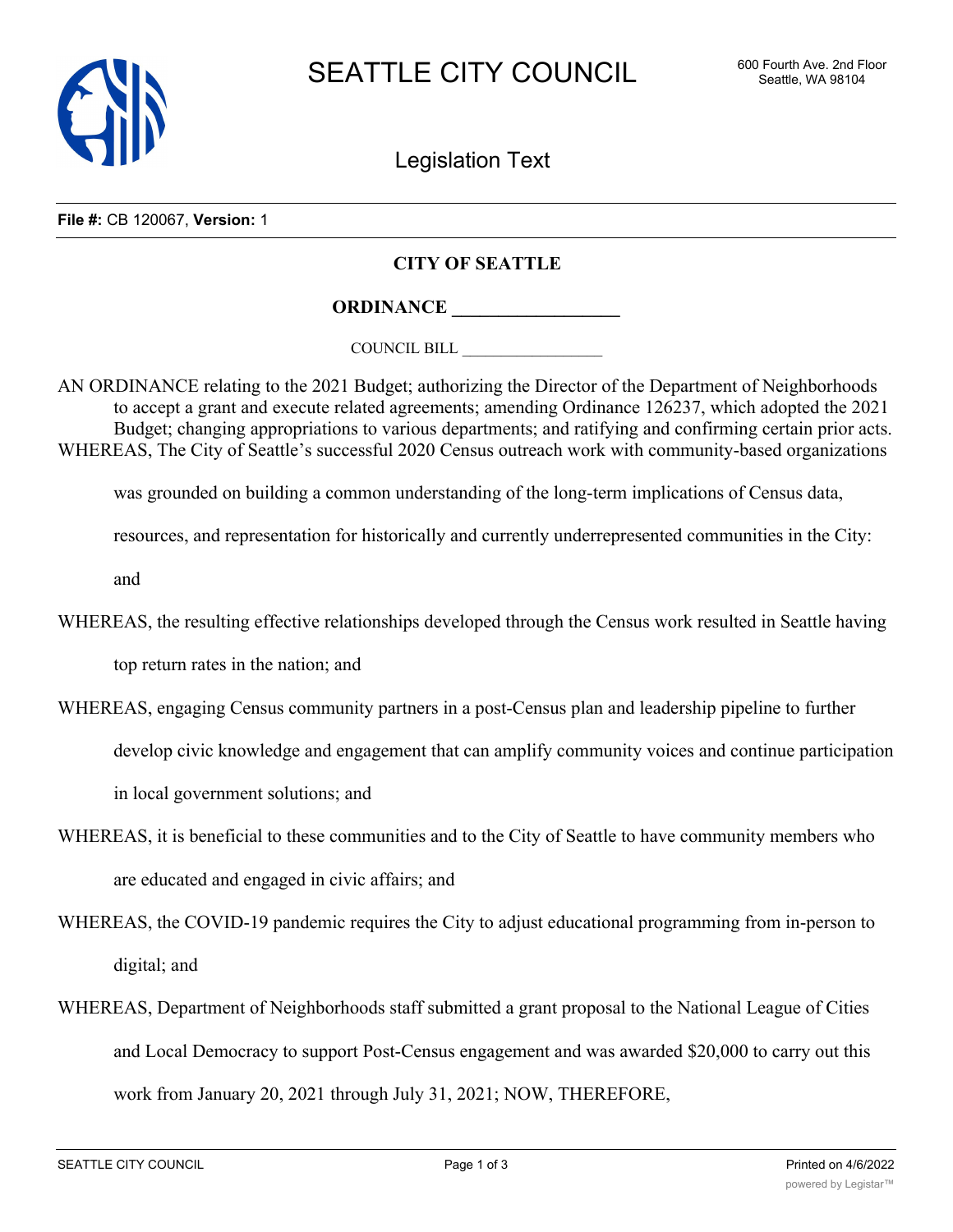## **BE IT ORDAINED BY THE CITY OF SEATTLE AS FOLLOWS:**

Section 1. The Director of the Department of Neighborhoods, or the Director's designee, is authorized to accept non-City funding from the National League of Cities and Local Democracy (NLCLD), and to execute, deliver, and perform on behalf of The City of Seattle, agreements reasonably deemed necessary for the receipt of NLCLD funds in the amount of up to \$20,000 to support creation and implementation of a Civic Engagement Digital Academy that is designed for cohorts of historically undercounted communities.

Section 2. Contingent upon the execution of the grant or other funding agreement and receipt of the grant funds authorized in Section 1 of this ordinance, the appropriations for the following items in the 2021 Budget are increased as follows:

| <b>Item</b>  | Fund                       | Department                     | <b>Budget Summary Level</b>                              | Amount   |
|--------------|----------------------------|--------------------------------|----------------------------------------------------------|----------|
| 2.1          | General<br>Fund<br>(00100) | Department of<br>Neighborhoods | Community Building Division (BO \$20,000)<br>$-DN-I3300$ |          |
| <b>Total</b> |                            |                                |                                                          | \$20,000 |

Section 3. Any act consistent with the authority of this ordinance taken after its passage and prior to its effective date is ratified and confirmed.

Section 4. This ordinance shall take effect and be in force 30 days after its approval by the Mayor, but if not approved and returned by the Mayor within ten days after presentation, it shall take effect as provided by Seattle Municipal Code Section 1.04.020.

| Passed by the City Council the                           | day of |        | , 2021, and signed by |
|----------------------------------------------------------|--------|--------|-----------------------|
| me in open session in authentication of its passage this |        | day of | 2021.                 |